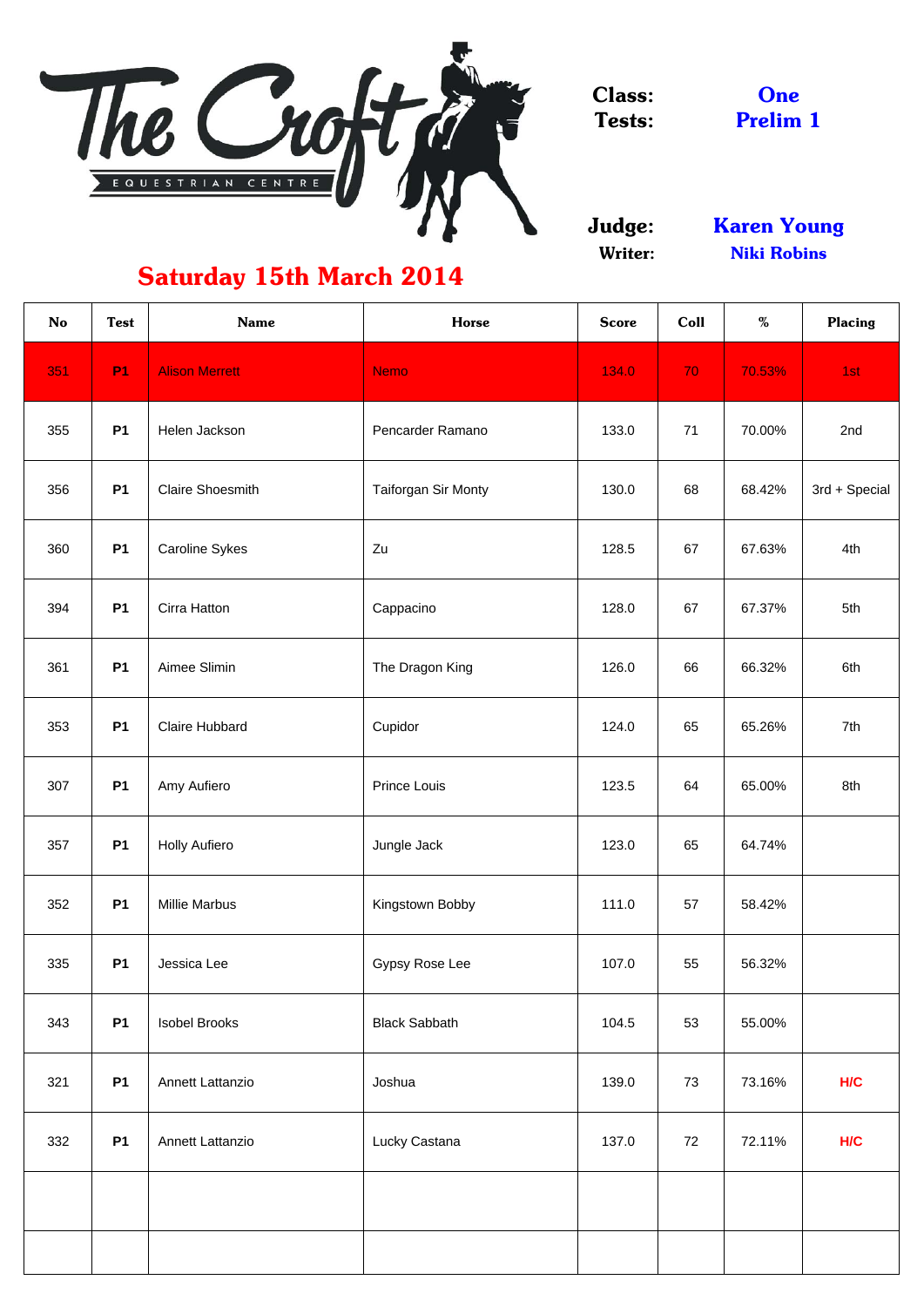

Class: Tests:

Judge: Writer:

| <b>No</b> | <b>Test</b> | <b>Name</b>                | <b>Horse</b>             | <b>Score</b> | Coll | %      | <b>Placing</b> |
|-----------|-------------|----------------------------|--------------------------|--------------|------|--------|----------------|
| 367       | <b>P13</b>  | <b>Vania Pickles</b>       | <b>Derry</b>             | 171.0        | 58   | 71.25% | 1st            |
| 356       | P13         | <b>Claire Shoesmith</b>    | Taiforgan Sir Monty      | 168.0        | 57   | 70.00% | 2nd            |
| 370       | P13         | Sally Larkom               | <b>Just Duke</b>         | 168.0        | 55   | 70.00% | 3rd            |
| 359       | P13         | Jacqui Vaughan             | Splash                   | 165.0        | 57   | 68.75% | 4th            |
| 365       | P13         | <b>Carol Doggett</b>       | Clonberne Joe            | 165.0        | 55   | 68.75% | 5th            |
| 357       | P13         | <b>Holly Aufiero</b>       | Jungle Jack              | 162.5        | 55   | 67.71% | 6th + Special  |
| 355       | P13         | Helen Jackson              | Pencarder Ramano         | 162.5        | 54   | 67.71% | 7th            |
| 371       | P13         | Lizzie Newsome             | Imperial Icon            | 158.5        | 52   | 66.04% | 8th            |
| 374       | <b>P13</b>  | <b>Andrew Griffin</b>      | Tango                    | 157.0        | 52   | 65.42% |                |
| 366       | P13         | Helena Murray              | Caspar                   | 156.0        | 52   | 65.00% |                |
| 369       | P13         | Hayley Chamberlain         | Just William             | 156.0        | 52   | 65.00% |                |
| 360       | P13         | <b>Caroline Sykes</b>      | Zu                       | 155.5        | 54   | 64.79% |                |
| 362       | P13         | <b>Frankie Rolfe</b>       | <b>Lord Raffles</b>      | 155.5        | 52   | 64.79% |                |
| 353       | P13         | <b>Claire Hubbard</b>      | Cupidor                  | 151.5        | 52   | 63.13% |                |
| 368       | P13         | Sarah Webster              | Jim                      | 145.5        | 47   | 60.63% |                |
| 363       | P13         | <b>Carina Wilmshurst</b>   | Heatner                  | 143.5        | 46   | 59.79% |                |
| 372       | P13         | Gill Knight                | Rock The Kasbah          | 138.0        | 47   | 57.50% |                |
| 364       | P13         | <b>Tracy Vallis Porter</b> | Springtime April Dreamer | 132.0        | 42   | 55.00% |                |
|           |             |                            |                          |              |      |        |                |

Two Prelim 13

Stuart Banks Julie Jerome

## Saturday 15th March 2014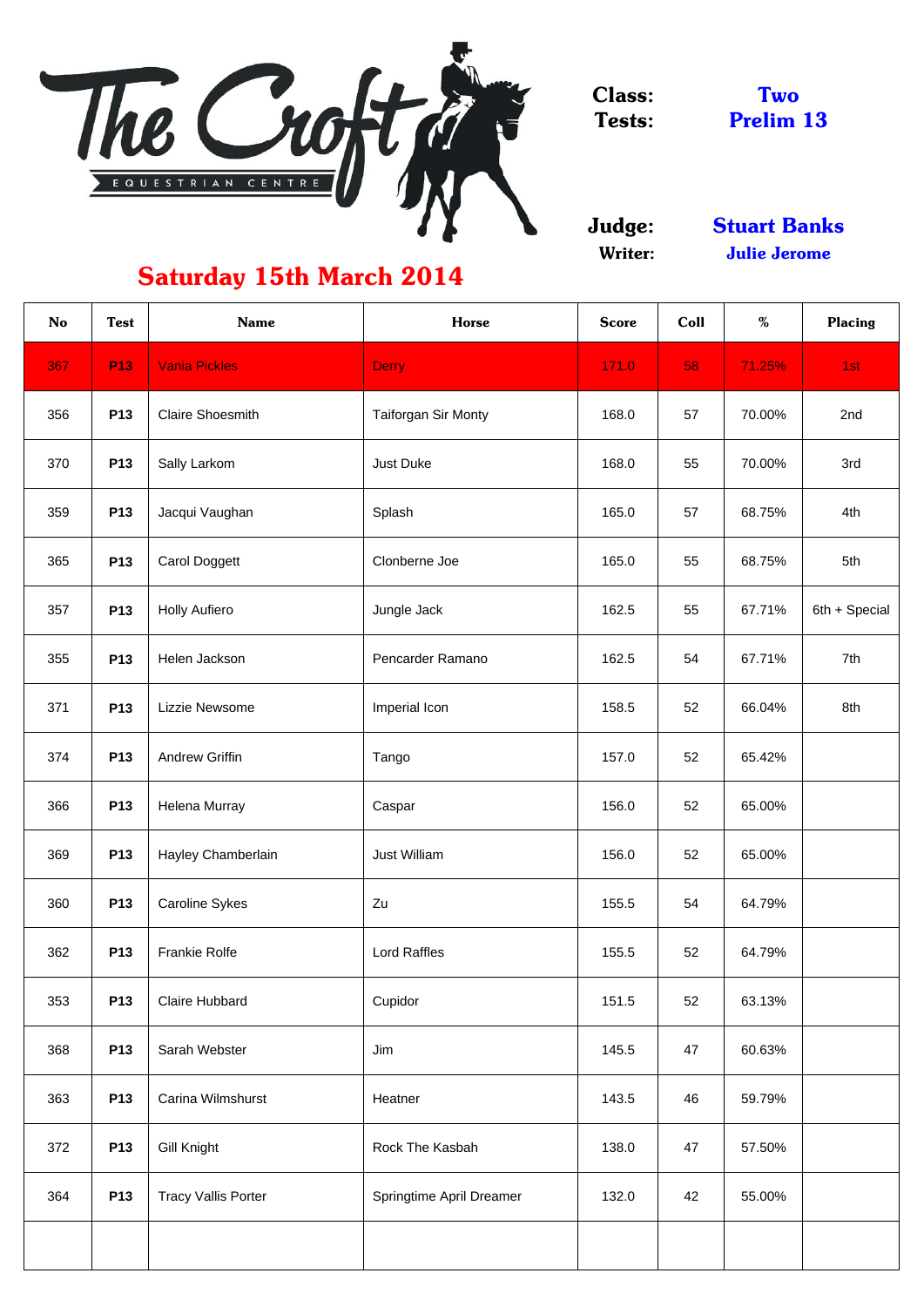

Class: Tests:

Judge: Writer:

| <b>No</b> | <b>Test</b> | <b>Name</b>           | <b>Horse</b>             | <b>Score</b> | Coll | $\%$   | <b>Placing</b> |
|-----------|-------------|-----------------------|--------------------------|--------------|------|--------|----------------|
| 384       | <b>N28</b>  | <b>Katie Williams</b> | <b>Shannondale Comet</b> | 180.0        | 61   | 75.00% | 1st            |
| 378       | <b>N28</b>  | <b>Hazel Boxall</b>   | Alfie                    | 174.0        | 56   | 72.50% | 2nd            |
| 383       | <b>N28</b>  | Alison Faulkner       | Pantanamlwg Vals Choice  | 171.0        | 58   | 71.25% | 3rd            |
| 381       | <b>N28</b>  | Alison Whittenbury    | Fifi                     | 165.5        | 55   | 68.96% | 4th            |
| 354       | <b>N28</b>  | Gary Yoeman           | Bahlmann Z               | 165.0        | 55   | 68.75% | 5th            |
| 379       | <b>N28</b>  | Sara Appleton         | Madigan                  | 164.5        | 55   | 68.54% | 6th            |
| 376       | <b>N28</b>  | <b>Yvonne Ennever</b> | <b>Just William</b>      | 158.0        | 53   | 65.83% | 7th + Special  |
| 380       | <b>N28</b>  | <b>Kacey Leathers</b> | <b>Tiger Kitten</b>      | 156.0        | 50   | 65.00% | 8th            |
| 382       | <b>N28</b>  | Molly-Ann McNickle    | Jacob's Bazzar           | 155.0        | 53   | 64.58% |                |
| 377       | <b>N28</b>  | Linda Elkington       | Leggo                    | 152.5        | 52   | 63.54% |                |
| 361       | <b>N28</b>  | Aimee Slimin          | The Dragon King          | 148.5        | 49   | 61.88% |                |
| 375       | <b>N28</b>  | <b>Terrie Cross</b>   | Woody                    | 178.5        | 59   | 74.38% | H/C            |
|           |             |                       |                          |              |      |        |                |
|           |             |                       |                          |              |      |        |                |

Three Novice 28

## Saturday 15th March 2014

Julie Jerome Stuart Banks